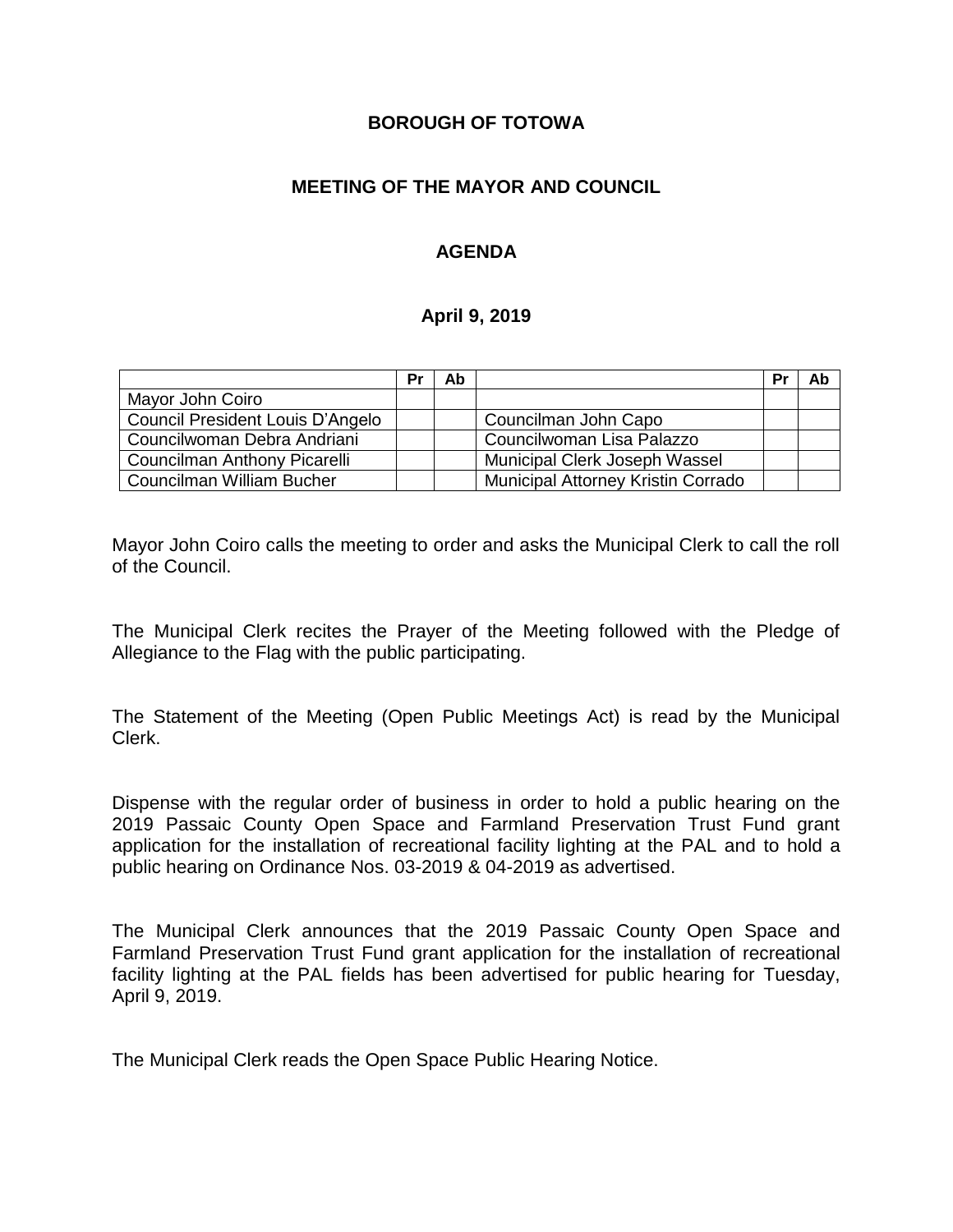Open public hearing.

Mayor Coiro asks if any citizens wish to be heard on the 2019 Open Space grant application.

# **CITIZENS HEARD:**

Close public hearing.

Resolution Authorizing A Grant Application To The Passaic County Open Space, Farmland And Historic Preservation Trust Fund For The PAL Fields Recreational Lighting Project By The Borough Of Totowa.

The Municipal Clerk announces that Ordinance Nos. 03-2019 & 04-2019 have been advertised for public hearing for Tuesday, April 9, 2019.

The Municipal Clerk reads the legal notice and the title of Ordinance No. 03-2019 (Zoning And Land Use Application Fees).

Open public hearing.

Mayor Coiro asks if any citizens wish to be heard on Ordinance No. 03-2019.

**CITIZENS HEARD:**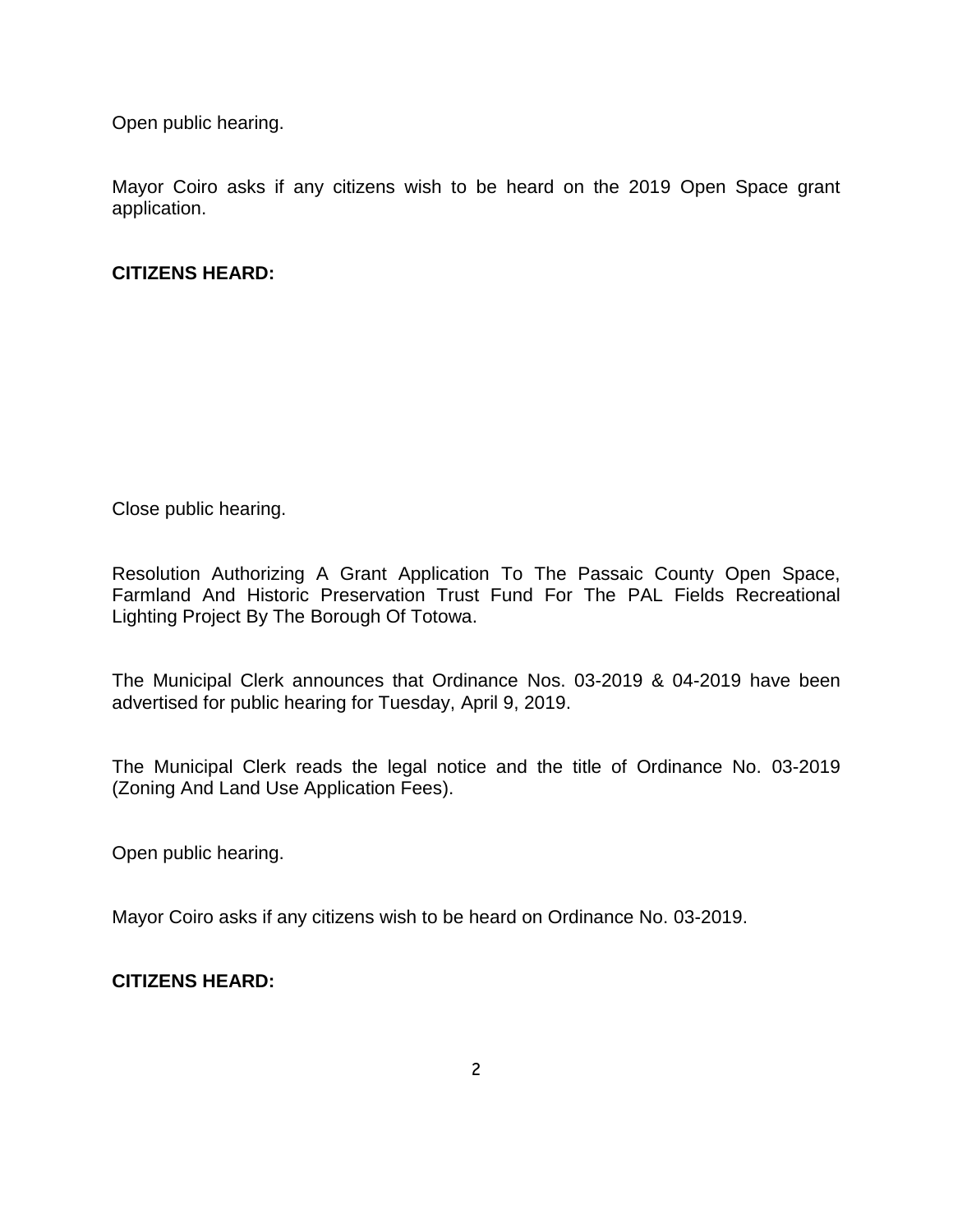Close public hearing.

The Municipal Clerk reads Ordinance No. 03-2019 by title.

Adopt Ordinance No. 03-2019.

The Municipal Clerk reads the legal notice and the title of Ordinance No. 04-2019 (Building Construction Fees).

Open public hearing.

Mayor Coiro asks if any citizens wish to be heard on Ordinance No. 04-2019.

### **CITIZENS HEARD:**

Close public hearing.

The Municipal Clerk reads Ordinance No. 04-2019 by title.

Adopt Ordinance No. 04-2019.

Revert to the regular order of business.

Report from Members of the Council, Municipal Clerk and Municipal Attorney.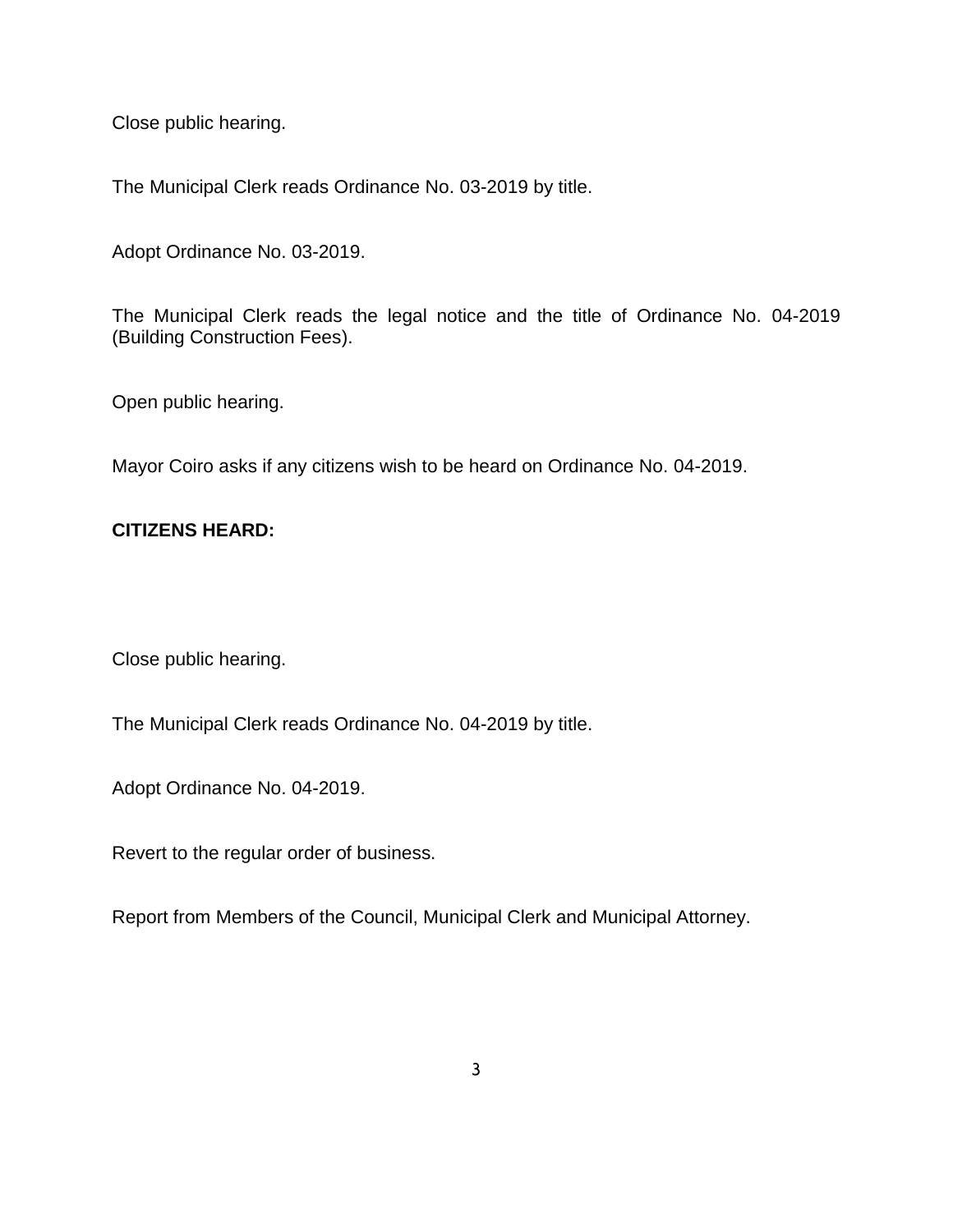Minutes of the Mayor and Council for the meeting of March 26, 2019.

### **COMMITTEE ON FINANCE: PICARELLI, D'ANGELO, CAPO.**

Resolution No. 2019-09 for the payment of bills.

Resolution to effectuate the redemption of Tax Sale Certificate #15-00004 for 45 Norwood Terrace, Block 122, Lot 13.

Resolution Authorizing Settlement Of The 2016, 2017 And 2018 Tax Appeals Entitled PSE&G V. Borough Of Totowa.

Resolution Authorizing Emergency Temporary Appropriation.

Resolution To Introduce The 2019 Municipal Budget.

Payment of the 2<sup>nd</sup> Quarter 2019 Budget Allotment to the Borough of Totowa Public Library in the amount of \$177,366.

### **COMMITTEE ON PUBLIC SAFETY: D'ANGELO, CAPO, BUCHER.**

Grade increase for Patrol Officer Meagan Akins from Grade 6 Patrol Officer to Grade 5 Patrol Officer.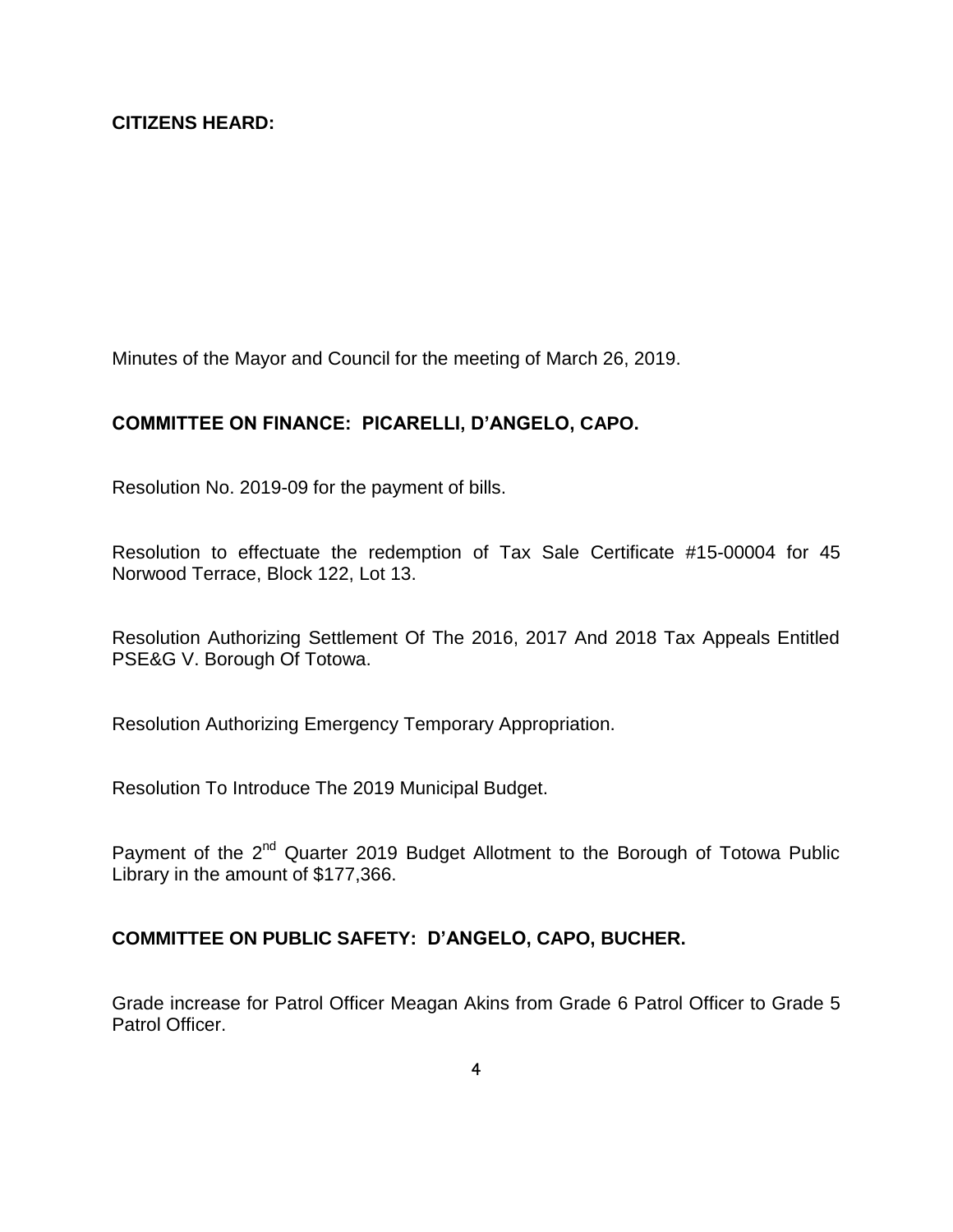Grade increase for Patrol Officer Nicholas Macaluso from Grade 8 Patrol Officer to Grade 7 Patrol Officer.

### **COMMITTEE ON PUBLIC WORKS: BUCHER, PALAZZO, PICARELLI.**

Letter from the New Jersey Department of Transportation advising that the Borough has been selected to receive funding from their FY 2019 Municipal Aid Program for Peterson Road, Washington Place and Young Avenue in the amount of \$334,000.

### **COMMITTEE ON ENG. & PUB. PROPERTY: CAPO, ANDRIANI, D'ANGELO.**

Resolution Authorizing The Borough Of Totowa To Enter Into A Real Estate Sales Contract For The Purchase Of 311 Totowa Road.

Resolution Authorizing The Borough Of Totowa To Enter Into A Real Estate Sales Contract For The Purchase Of 320 Totowa Road.

Letter from the St. James Italian Society requesting permission to use the Municipal Parking Lot on the following dates: April 28, August 15, September 21 and December 1, 2019.

### **COMMITTEE ON LIAISON & INSPECTION: ANDRIANI, BUCHER, PALAZZO.**

Letter of resignation from Pool Secretary Pamela Steinhilber-Daub.

Recommendation of the Committee to hire a Pool Secretary.

Letter from the Totowa PAL inviting the Mayor and Council to their Baseball and Softball Opening Day ceremony to be held on Saturday, April 13, 2019 at 10:00 a.m.

Letter from American Legion Memorial Post No. 227 inviting the Mayor and Council to participate in their Annual Memorial Day Parade on Sunday, May 26, 2019 at 1:00 p.m.